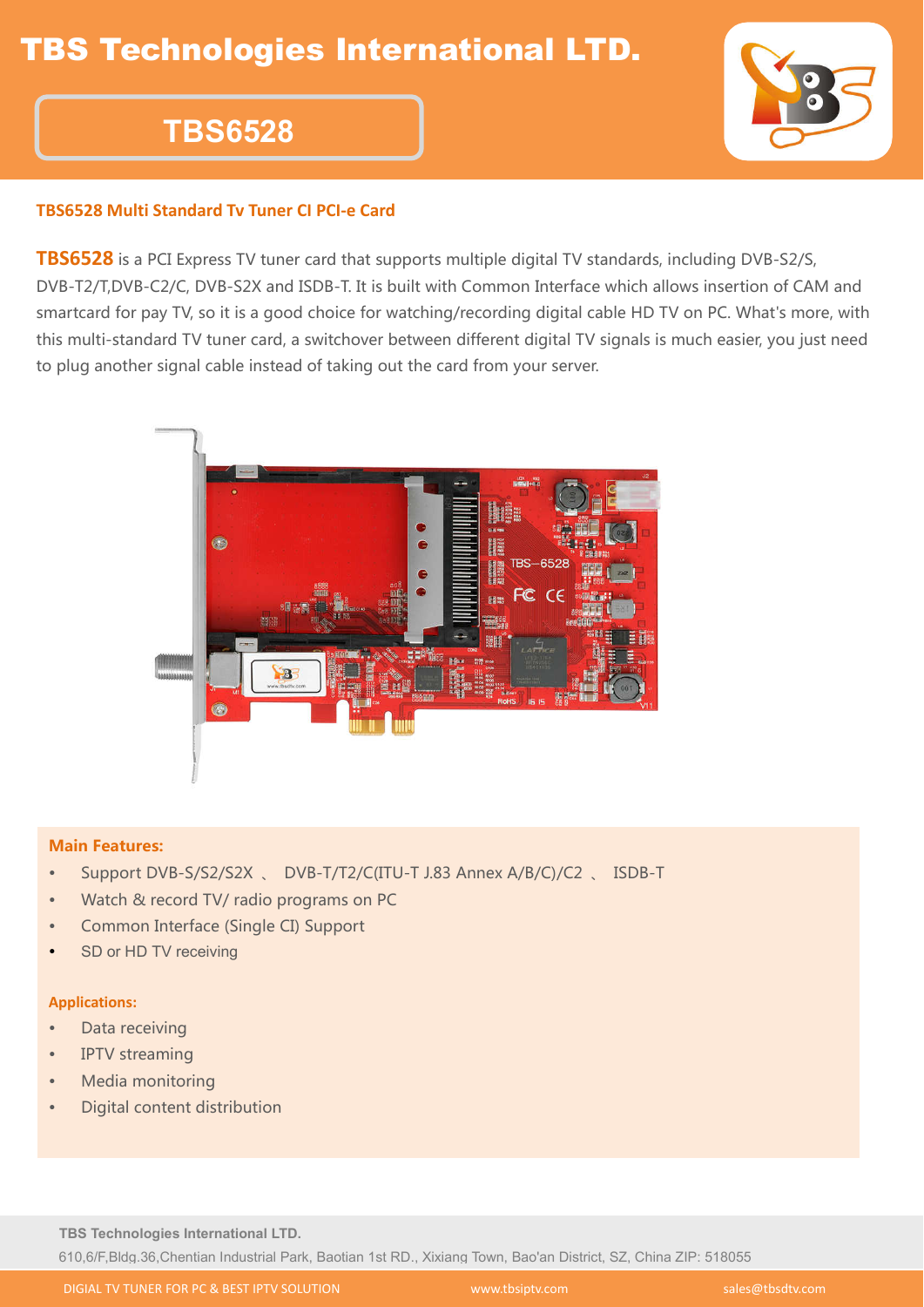### TBS Technologies International LTD.



### **TBS6528**

#### **Specifications:**

|                                        | COFDM demodulator and FEC decoding                                           |  |
|----------------------------------------|------------------------------------------------------------------------------|--|
| ISDB-T                                 | Support 3 layers decoding                                                    |  |
|                                        | <b>TMCC</b> decoding                                                         |  |
|                                        | Support differential demodulation                                            |  |
| DVB-T2 and T2-Lite                     | AC1 and AC2 decoding                                                         |  |
|                                        | Receiving channel: VHF band, UHF band                                        |  |
|                                        | Bandwidth: 1.7, 5, 6, 7, 8MHz                                                |  |
|                                        | FEC: QPSK, 16QAM, 64QAM, 256QAM                                              |  |
|                                        | FFT mode: 1K, 2K, 4K, 8K, 16K, 32K                                           |  |
| DVB-C2                                 | Code rate: 1/2, 2/3, 3/4, 5/6, 7/8                                           |  |
|                                        | COFDM demodulator(16_QAM to 4096_QAM)                                        |  |
|                                        | FEC(LDPC/BCH) decoder                                                        |  |
| DVB-C and ITU-T J.83<br><b>Annex B</b> | Bandwidth: 6MHz, 7MHz, 8MHz                                                  |  |
|                                        | QAM demodulator                                                              |  |
|                                        | FEC decoder                                                                  |  |
| DVB-S/S2/S2X                           | 1 to 7.2MSymbol/s                                                            |  |
|                                        | symbol rates: 1-45Msps                                                       |  |
|                                        | FEC:                                                                         |  |
|                                        | DVB-S/S2                                                                     |  |
|                                        | QPSK: 1/2, 3/5, 2/3, 3/4, 4/5, 5/6, 8/9, 9/10                                |  |
|                                        | 8PSK: 3/5, 2/3, 3/4, 5/6, 8/9, 9/10<br>16APSK: 2/3, 3/4, 4/5, 5/6, 8/9, 9/10 |  |
|                                        |                                                                              |  |
|                                        | 32APSK: 3/4, 4/5, 5/6, 8/9, 9/10<br>DVB-S2X                                  |  |
|                                        | QPSK:<br>13/45, 9/20, 11/20                                                  |  |
|                                        | 100/180, 104/180<br>2 4 2 APSK:                                              |  |
|                                        | 23/36, 25/36, 13/18<br>8PSK:                                                 |  |
|                                        | 90/180, 96/180, 100/180, 18/30, 20/30<br>8_8_APSK:                           |  |
|                                        | 16APSK:<br>26/45, 3/5, 28/45, 23/36, 25/36, 13/18, 140/180, 154/180          |  |
|                                        | 4_12_16rb_APSK:<br>2/3                                                       |  |
|                                        | 4 8 4 16 APSK:<br>128/180, 132/180, 140/180                                  |  |
| <b>Power consumption</b>               |                                                                              |  |
| Input/ Power:                          | 12V/6~15W                                                                    |  |
| temperature                            | $0^\circ \sim 60^\circ$                                                      |  |

**TBS Technologies International LTD.**

610,6/F,Bldg.36,Chentian Industrial Park, Baotian 1st RD., Xixiang Town, Bao'an District, SZ, China ZIP: 518055